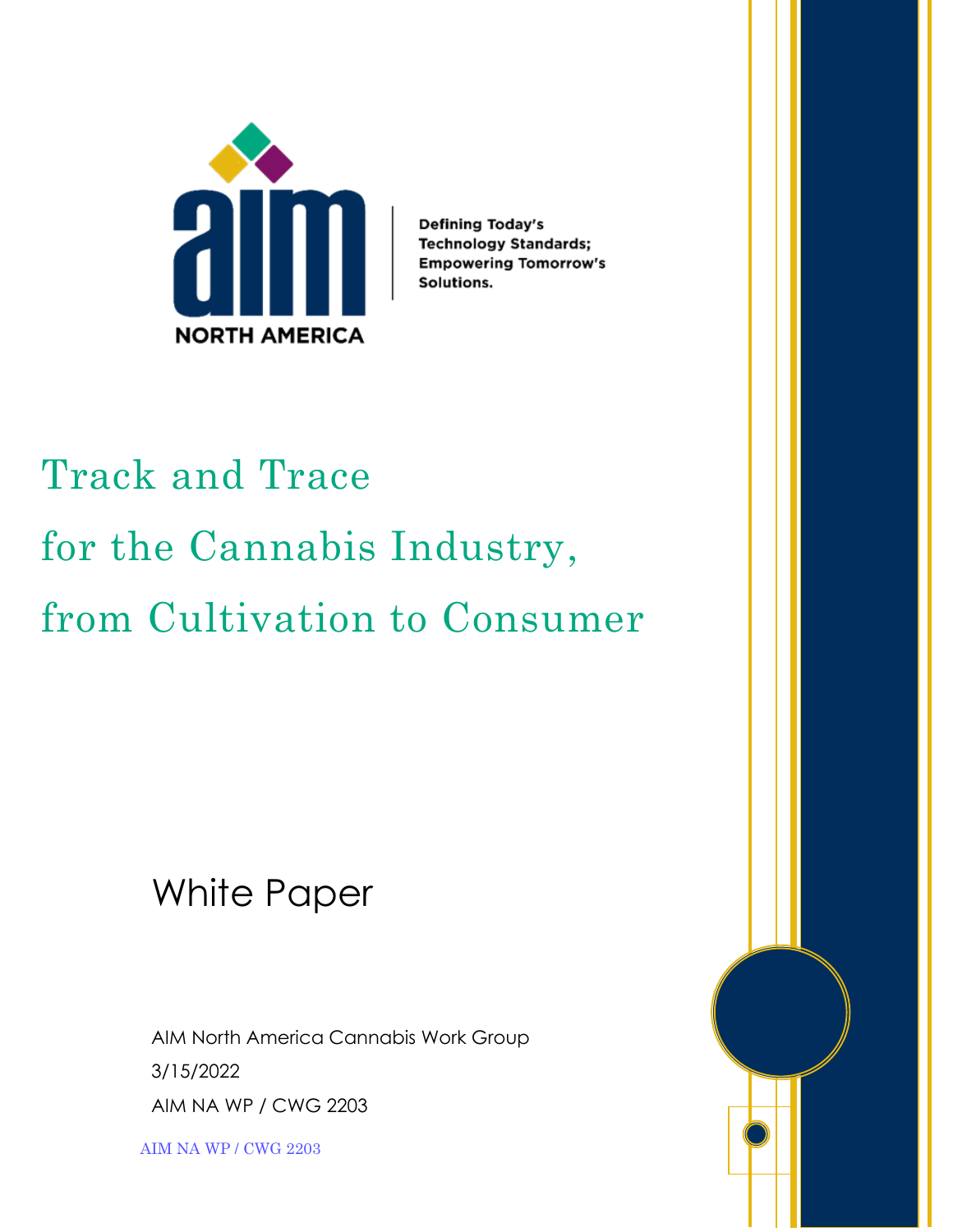## TRACK AND TRACE FOR THE CANNABIS INDUSTRY, FROM CULTIVATION TO **CONSUMER**

Copyright © 2022 AIM North America 100 Allegheny Drive, Suite 105C, Warrendale, PA 15086

All rights reserved. Unless otherwise specified, no part of this publication may be reproduced or utilized otherwise in any form or by any means, electronic or mechanical, including photocopying, or posting on the internet or an intranet, without prior written permission. Permission can be requested from AIM North America at the address above.

Contact AIM North America +1 724 742 4473 |info@aim-na.org |

Visit www.aim-na.org for more information about automatic identification & capture (AIDC) technologies and innovation.

## **ABOUT AIM NORTH AMERICA**

Established in 2003, AIM North America (NA) is committed to providing commercial-free, accurate, unbiased information to its members and their customers. AIM NA members are manufacturers, distributors, resellers, educators, system integrators, and technology users of barcode, RFID, the Internet of Things, RAIN, RTLS and NFC services and solutions.

AIM NA delivers accurate and unbiased information on technologies, standards, and applications. Through AIM committees and alliances, AIM NA provides an unbiased technology perspective to legislators, media, and consumers. Members have access to the most up-to-date industry information, education, and business tools available.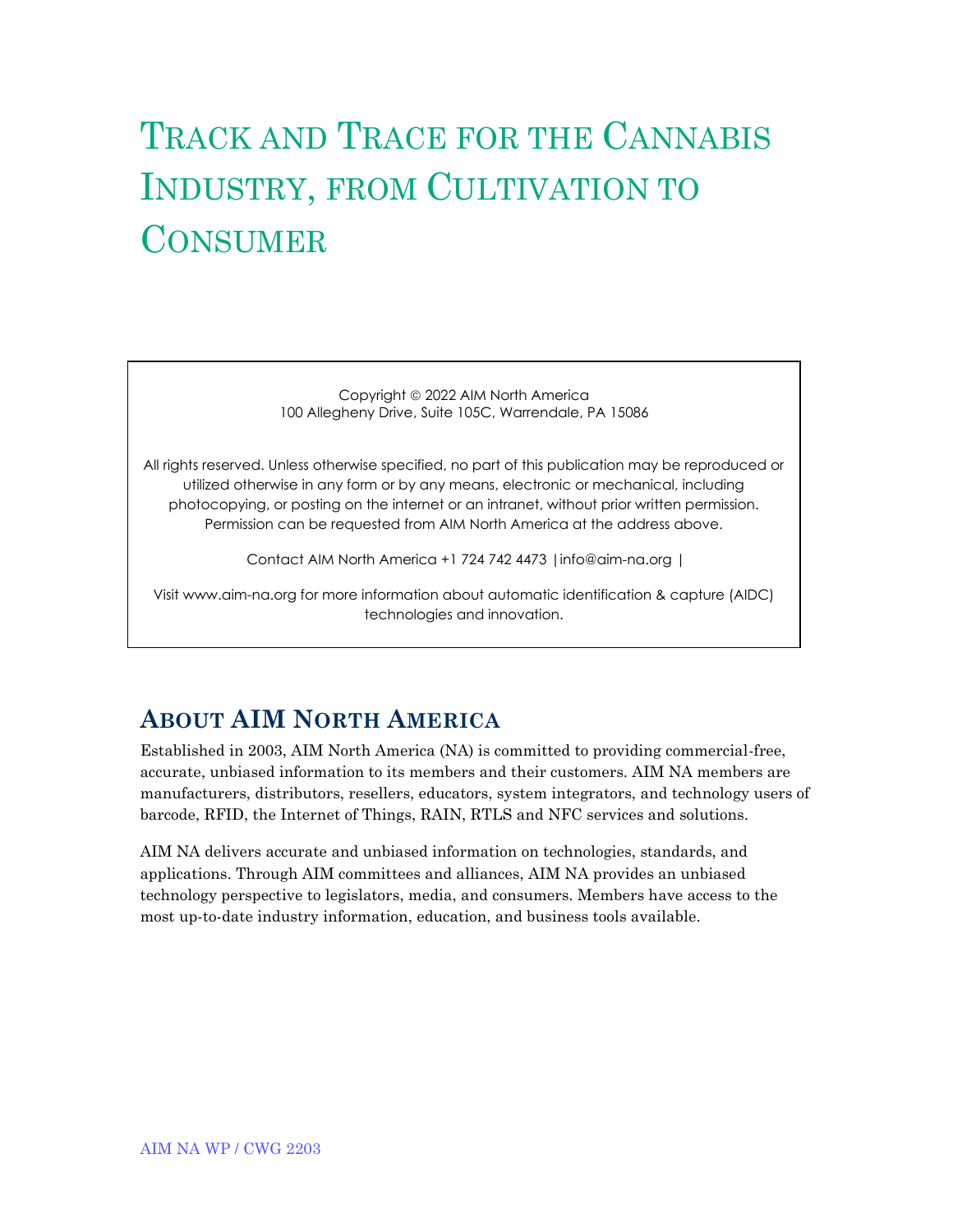## **Table of Contents**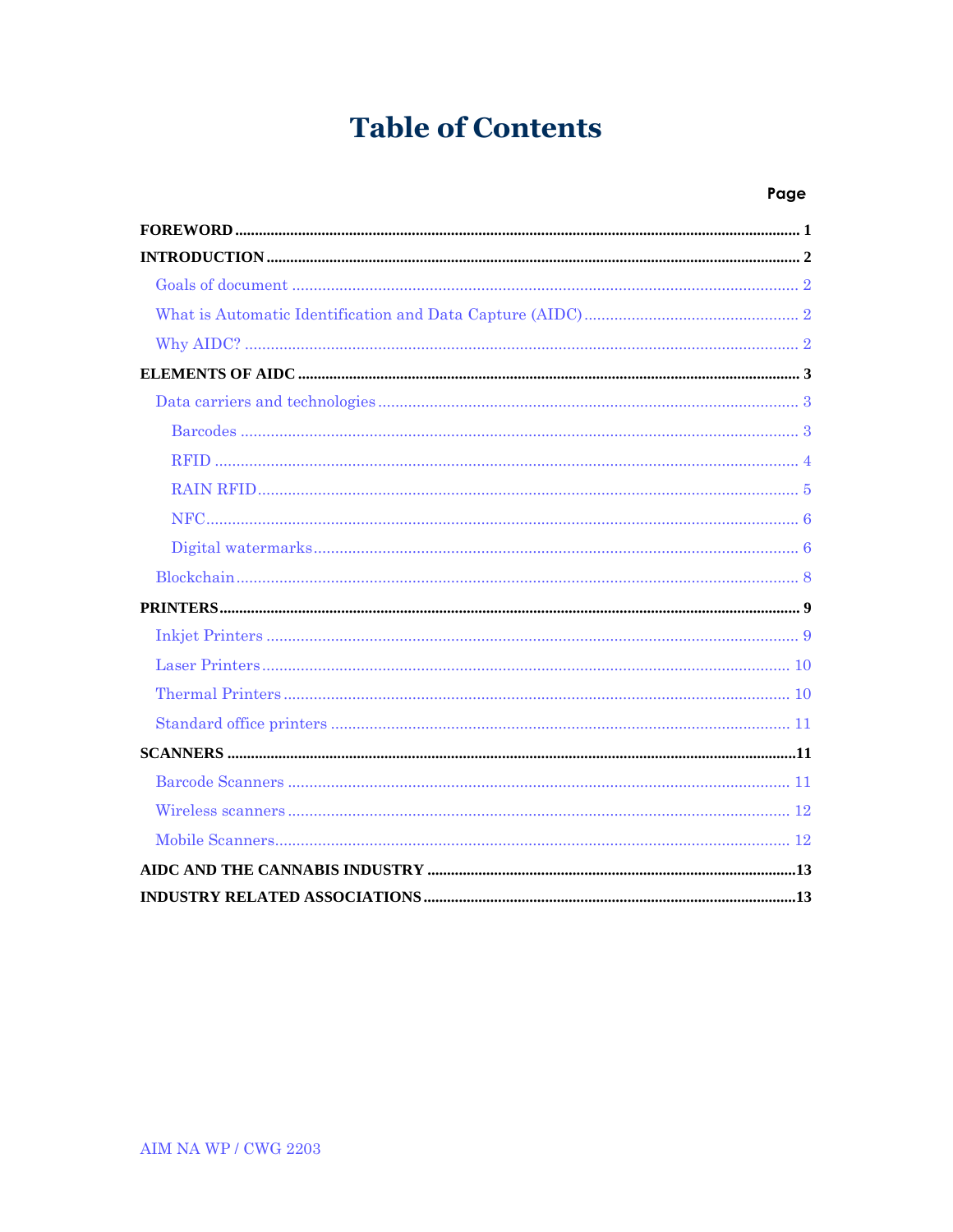## <span id="page-3-0"></span>FOREWORD

This document was prepared by the Cannabis Work Group of AIM North America, the trade alliance for stakeholders of RFID, barcoding, smart devices, and other automatic identification and data capture (AIDC) technologies and supporting Blockchain, IoT, and RTLS applications. We represent all industries and organizations that use, implement, resell, or develop technology. We are essential to enabling adoption, growth, and interoperability to those who depend on accurate, available, and identifiable data.

The AIM North America Cannabis Work Group was formed to engage in outreach to the global cannabis industry, educating and promoting adoption of automatic identification strategies and technologies, supporting the industry's growth and need for compliance with traceability and packaging regulations.

For more information, contact AIM at info@aim-na.org or visit www.aim-na.org.

#### **The Association and the Cannabis Work Group would like to thank our Project Editors:**

| BarTender® by Seagull Scientific   |
|------------------------------------|
| Everledger                         |
| TSC Printronix                     |
| Digimarc                           |
| <b>VISTA IT Solutions</b>          |
| Honeywell Scanning & Mobility      |
| <b>Avery Dennison</b>              |
| <b>DENSO Products and Services</b> |
| High Tech Aid                      |
| Vanguard ID Systems                |
| BlueStar                           |
| TEKLYNX International              |
| Emeritus                           |
| Emeritus                           |
| GS1 US                             |
| Color Label Solutions              |
| PLM TrustLink                      |
| Wiliot                             |
|                                    |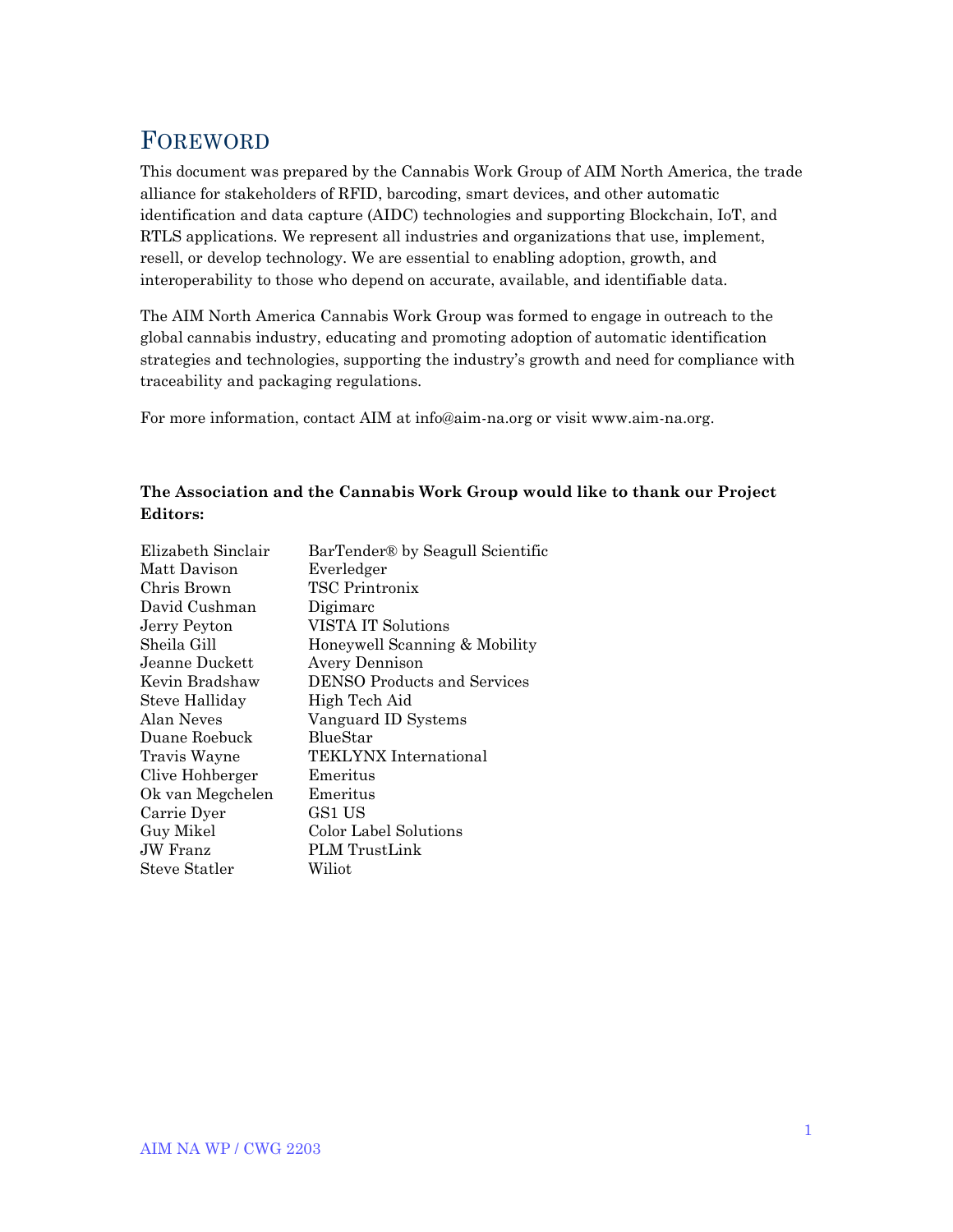## <span id="page-4-0"></span>INTRODUCTION

## <span id="page-4-2"></span><span id="page-4-1"></span>Goals of document

- Create an understanding of the advantages of AIDC technologies
- Explore and define AIDC, including a forward look at trends and innovations as they relate to the cannabis industry
- Develop a continuing relationship between the AIDC community and the cannabis industry — growers, processers, packagers, and retailers.

## What is Automatic Identification and Data Capture (AIDC)

Automatic Identification and Data Capture (AIDC) technologies are all around us. Our modern economy wouldn't and probably couldn't function without it. Retail stores and food establishments everywhere rely on AIDC and it has become so ubiquitous that even the casual user of the technology recognizes its benefits. Nearly everyone at one time or another has used AIDC whether trying to speed their grocery store exit through the self-checkout line; using an e-boarding pass by scanning a barcode displayed on their smartphone or has utilized a keyless entry system in their home, hotel, or place of employment.

AIDC has been around for decades, but the advancements in engineering mean that the technologies are continually evolving. The AIDC community has helped solve the complex problems of identification, traceability, and authentication for regulated industries like aerospace, medical device and pharmaceutical manufacturing and food production, helping to keep supply chains running and human beings safe. You see AIDC every day: in the UPC barcode on your groceries, in the RFID that identifies your car and automatically bills you for road toll payments, even in your pet's microchip.

AIDC is a constellation of technologies and tools used to design, encode, print, identify, verify, and record electronic information. It includes barcode and RFID technologies and their related tools such as design and print software, printers, barcode and RFID labels, RFID infrastructure such as readers including smart phones and antennas, along with software/middleware, and verifiers and vision systems.

AIDC technologies help users with inventory accuracy, track and trace, loss prevention, visibility, and other business needs by connecting the physical to the digital.

## <span id="page-4-3"></span>Why AIDC?

- Create an understanding of the advantages of AIDC technologies
- Explore and define AIDC, including a forward look at trends and innovations as they relate to the cannabis industry
- Develop a continuing relationship between the AIDC community and the cannabis industry — growers, processers, packagers, and retailers.
- •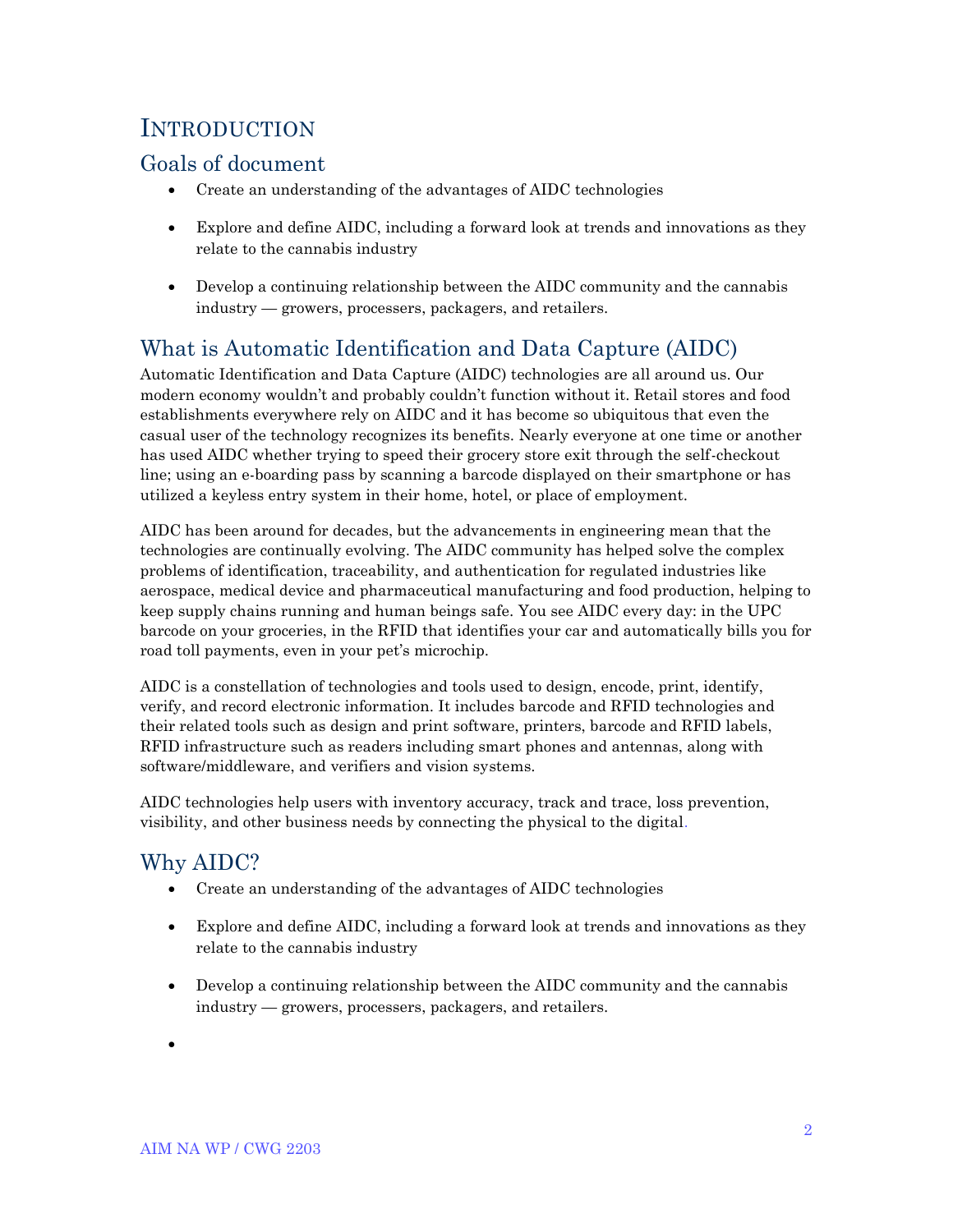- Deploying AIDC solutions, cannabis companies reduce the likelihood of errors and mislabeling. AIDC systems can reduce error-prone human interaction, decreasing the chance of regulatory non-compliance and accompanying fines.
- AIDC solutions reduce the workload of employees. Labeling, confirming, logging, put away, picking, shipping, and invoicing are employee-based activities, and they all become more efficient with AIDC systems, increasing worker productivity.
- Through implementing AIDC based solutions, cannabis companies can reduce the likelihood of contamination and mislabeling, quality issues that reduce the consumer's confidence in brands and cost a significant amount of money to repair.
- By implementing an AIDC-based track and trace solution, cannabis companies can improve profit margins by lowering overall costs.
- Using AIDC technologies, cannabis companies capture actionable data and gain institutional knowledge, enabling improved practices and approaches over time.

## <span id="page-5-0"></span>ELEMENTS OF AIDC

## <span id="page-5-1"></span>Data carriers and technologies

#### <span id="page-5-2"></span>Barcodes

A barcode is a series of parallel, adjacent bars and spaces in the case of linear or 1D barcodes; dots and squares (modules) in the case of two-dimensional or 2D barcodes, such as a QR code; or a combination of these in the case of composite barcodes. These geometric structures encode data in a machine-readable form.

The technology enables real-time data to be collected accurately and rapidly.

Barcodes are read by 1. Scanning a point of light such as a laser across the symbol to measure the bars or dots and spaces; or 2. By capturing an image of the symbol, as with a smartphone camera and then analyzing the pattern of its bars and spaces or colored modules. All modern smartphones are capable of scanning 1D and 2D barcodes with an appropriate application. QR codes can be scanned by most resident camera applications. Additionally, most symbols must be surrounded by empty space, called the "quiet zone," in order to be differentiated from background and be scanned correctly.



**An example of a 2D barcode**

Barcodes can contain many different kinds of information, for example, lot numbers, sell-by dates, location information — typically any numeric or alpha-numeric data string, including data as complex as Asian languages. Most 1D barcodes include a check digit or another method to ensure data integrity. Most two-dimensional barcodes utilize an error correction scheme that allows data recovery of barcodes with minor damage. Because 2D barcodes add a second axis of data, they can hold much more data than a 1D code and are particularly useful when space is limited.

Some 2D barcodes are complex enough to contain thousands of characters' worth of information and can encode URLs, advertising, Short Message Service (SMS) messages,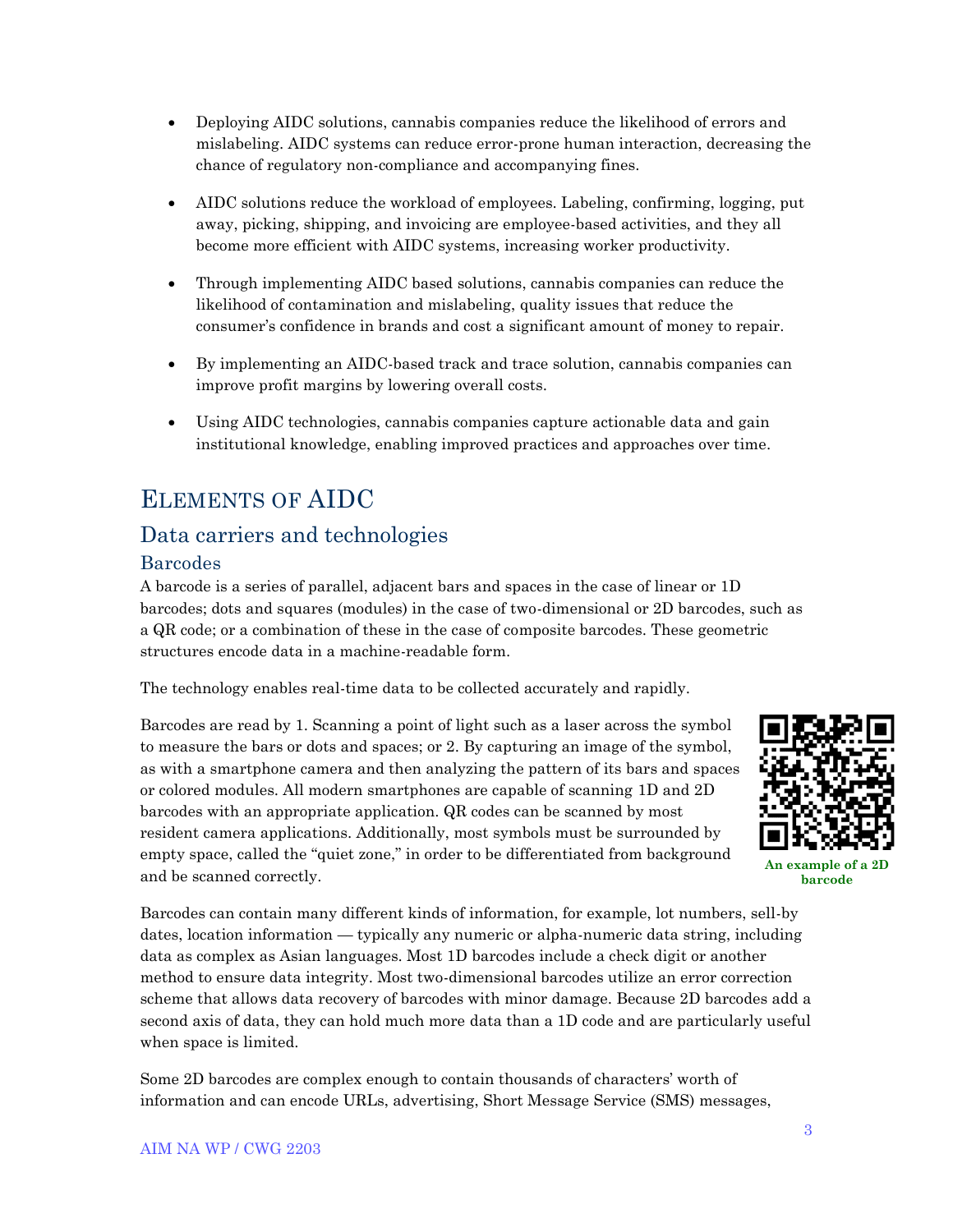location information, and so on. QR code is widely used for these applications with smartphones and is popular for consumer applications. When choosing a type of barcode, you should consider:

- Whether regulations or industry norms specify a particular type of barcode encoding schema
- The space available on the item/package for the barcode
- How much data, and of what type, needs to be encoded
- The reading environment is the item still or moving? How much light is there? What is the source of light?
- The distance at which it is to be read
- The likelihood of the barcode being damaged by handling or in transit or storage\
- The scanner technology your trading partners have available

#### <span id="page-6-0"></span>RFID

RFID is a key AIDC technology, with many uses and applications in the cannabis industry. RFID can identify and locate items, people, and other things by the transmission of radio signals. There are many types and variations of RFID, based on different frequencies, standards, and technologies, each with varying use cases and applications.

The two main types of RFID commonly used in the cannabis industry are:

• **RAIN RFID**

The brand name for passive UHF RFID standardized by GS1 EPC Gen2 and ISO/IEC 18000-63

• **Near Field Communications (NFC)** The brand name for a particular type of HF RFID standardized by ISO/IEC 14443, ISO/IEC 15693, ECMA 352 and ECMA 356 among others

In RFID communication, a radio signal is broadcast from a reading device (RFID reader); then, a tag with an attached or embedded transponder receives the incoming signal; and finally, the transponder sends back a return signal to identify the tagged item.

RFID tags do not need a power supply — they can derive their power from the signal sent by the reader. Tags are all programmable, which means that they can be written with information relevant to the application. The information stored on the tags is dependent on the application, but always includes a serial number (trackable to the application) and may include other information such as sell by date, expiration date, lot number and other production data.

Some RFID tags can hold encrypted information. These could be useful in the cannabis industry — non-authorized readers cannot access to the information in the tag, and any transactions that take place can also be secured. Recently, protocols have been developed that allow password protection of all or parts of the data stored on a tag.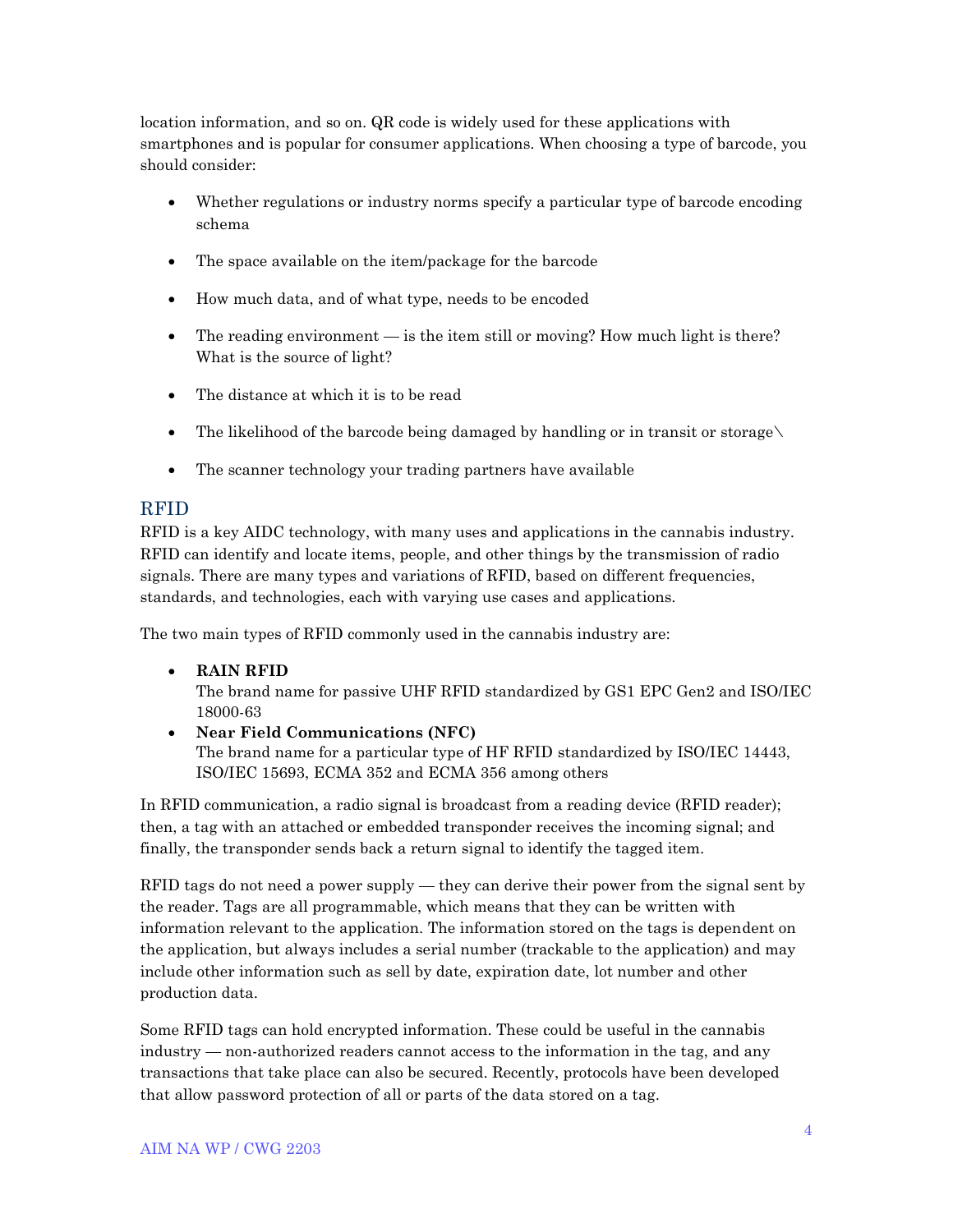Generally, the data capacity of the modern RFID tag is sufficient for most applications, unless very large amounts of data are to be stored. This will require specialized tags.

RFID tags are more expensive than barcodes, but they can be used repeatedly, making them cost-efficient for most applications.

Unlike barcodes, line of sight is not required to read an  $RFID$  tag  $RFID$  readers "listen" for data, rather than "look" for it. (And since tags can be read at a distance, sometimes they can be read unintentionally.)

#### <span id="page-7-0"></span>RAIN RFID

RAIN RFID is based on standards administered by [GS1](https://www.gs1.org/standards/rfid/uhf-air-interface-protocol) and [ISO/IEC,](https://www.iso.org/standard/63675.html) and uses radio waves in the Ultra-High Frequency (UHF) range of the electromagnetic spectrum, from 860-930 MHz. The GS1 standards are commonly referred to as Electronic Product Code (EPC). RAIN also encompasses many [ISO/IEC,](https://www.iso.org/home.html) non-EPC standards that are used by many other applications, such as luggage handling, toll roads and vehicle parts identification.



RAIN RFID offers benefits specific to the cannabis industry:

- The ability to read hundreds of tags almost simultaneously, enabling the inventory of thousands of plants in seconds.
- Easy identification of single items, such as individual plants.
- Item location without line-of-sight.
- Dirty or obscured tags can still be read.
- Large read ranges: RAIN systems are often designed with read ranges of 10 meters or even greater.
- Security features tags can be locked, password-protected, obscured from unauthorized readers and even encrypted.
- Insight to the status of an item, for example, temperature and humidity, when paired with sensors.
- And finally, RAIN tags can be written to multiple times, and may be updated with new data as an item progresses through its lifecycle.

The standards around encoding tags were originally published in the early 2000's and not universally followed, causing an issue called "tag clutter," interference caused by RFID encodings not following defined standards.

There are several cannabis business systems such as METRC, BioTrack, MJFreeway and KindAgrosoft that utilize preprogrammed RFID tags, ready to use when they arrive, no encoding necessary. This can simplify RFID implementation by eliminating the encoding step, thus minimizing the potential for tag clutter.

Tag encoding for RFID tags falls under two published standards sets: [GS1](https://www.gs1.org/standards/rfid) and [ISO.](https://www.iso.org/standards.html) (Some tags remain non-compliant with standards.) If you are creating UPC Barcodes for retail or the retail supply chain, or for products purchased by consumers, consider using a GS1 Company Prefix (GCP) and the SGTIN-96 encoding from the GS1 Specifications.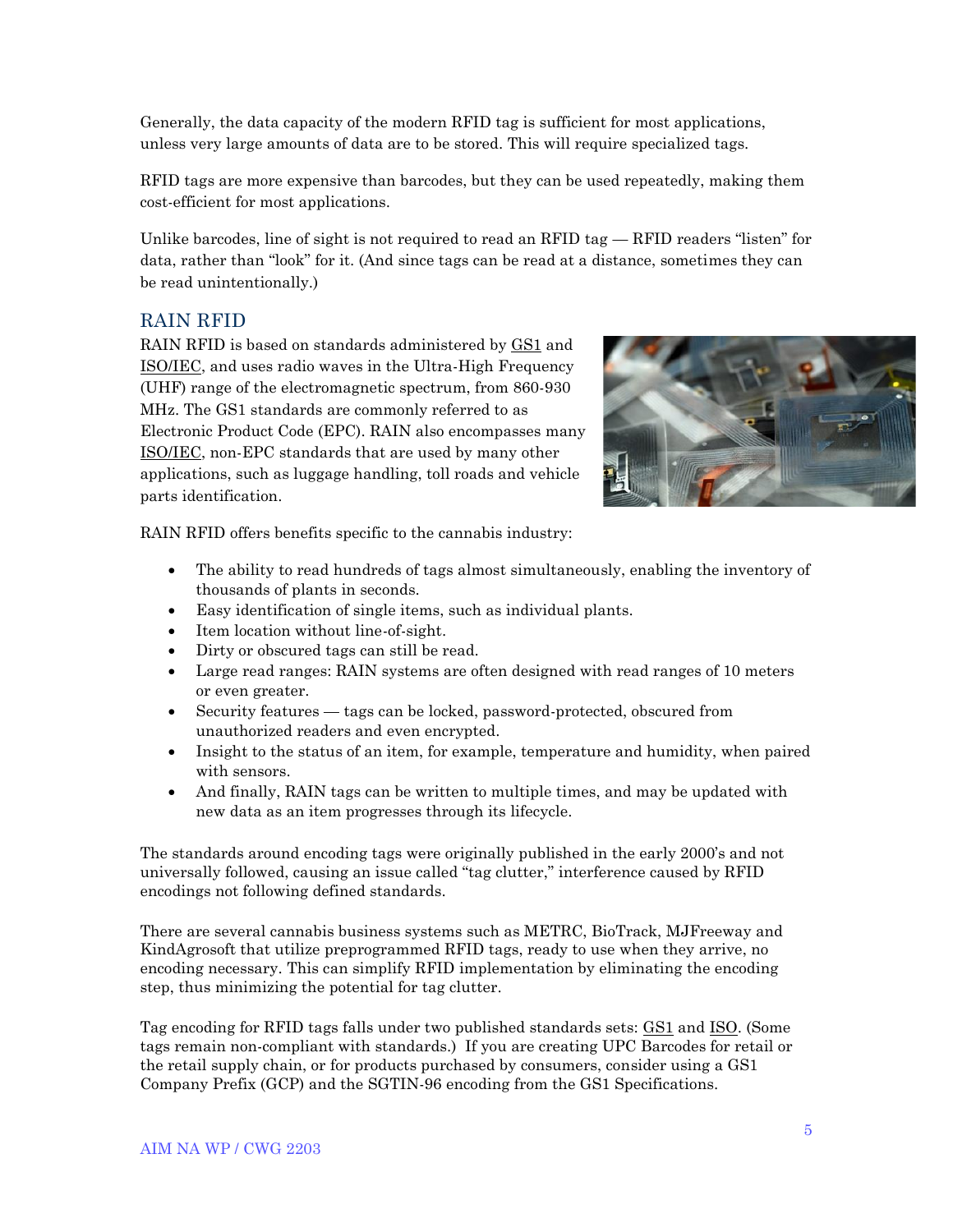It is imperative to encode tags according to a data standard. Reading systems need to be able to quickly and efficiently filter for tags of interest while disregarding tags from other applications. Likewise, your tags should be "good citizens" and not interfere with reading systems from other applications. If you already work with GS1, you will want to use your existing "Company Prefix" (a GS1-issued number that uniquely identifies your company) and a GS1 "Encoding Scheme" for your data-formatting. Information on GS1's RFID dataformatting can be found in their [Tag Data Standard.](https://www.gs1.org/standards/epc-rfid-epcis-id-keys/epc-rfid-tds/1-13) Alternatively, you may wish to encode your tags with your own numbering system. For a complete list of Issuing Agencies, visit [here.](https://www.aimglobal.org/registration-authority-iso-iec-15459.html)

#### <span id="page-8-0"></span>NFC

Near Field Communication (NFC) is a form of AIDC and RFID that originated in 2002 and became an approved ISO/IEC standard in 2003. The NFC Forum, the world's leading standards organization for NFC technologies, was established in 2004.

NFC's acceptance and use has been driven by the evolution of smartphone technologies. Applications include:

- Google's Android platform leverages NFC for smart cards and electronic payment transactions, and Apple uses it for Apple Pay.
- Electronic identity documents, such as passports.
- Enabling consumer experiences in retail products, giving consumers visibility to the entire life cycle a product.
- Providing brand protection through anti-counterfeiting capabilities.
- Food supply chain traceability, enabling complete Farm to Fork traceability.

NFC operates at 13.56 MHz and is similar to RAIN — a device such as a smartphone transmits a radio signal to an NFC tag to initiate a response. NFC, however, communicates within a very short read range of four centimeters or less via a simple "tap" of the device to the tag.

There are three primary scenarios for NFC use:

• **NFC card emulation**

NFC-enabled devices can act as a smart card for payment-like transactions

• **NFC writer/reader**

NFC devices write specific information to the tag which is then read by the NFC reader. This data may be personal information such as debit/credit card info and can even provide a secure URL.

• **Peer to Peer** Two NFC-enabled devices transmit/share information between each other.

#### <span id="page-8-1"></span>Digital watermarks

A digital watermark is an advanced two-dimensional (2D) data carrier designed to be scanned reliably and efficiently when applied to packaging and labeling materials. The process creates a typically imperceptible pattern that is designed to be redundantly spread across graphic elements of a package or label design, enabling reliable and easy optical



*NFC has become commonplace, used by smartphones to communicate with other nearby electronic devices.*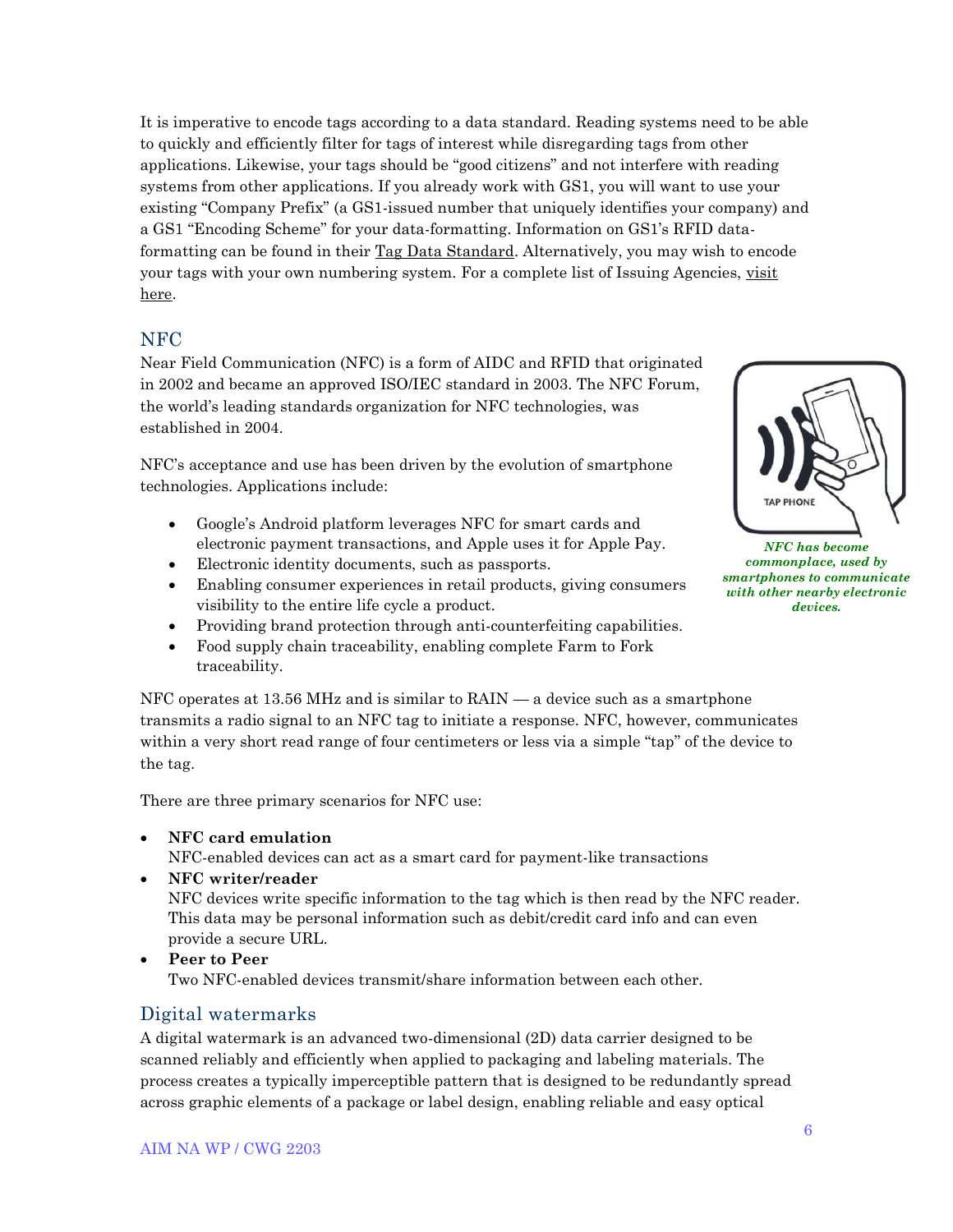capture without interfering with design aesthetics. Effectively, watermarks can be "hidden" within the image content of any consumer packaging, label design or other print media, or they can be applied in an overt manner similar to 2D barcodes.

Digital watermarks can be applied through printing (offset, flexographic, digital, gravure, thermal transfer, inkjet, etc.) as well as other forms of marking and reproduction, such as laser marking, 3D printing, etching, embossing, heat transfer, and digital screens. Any media that is digitally processed, or made from something digitally processed, can be watermarked.





**Looks Like This** 

**Performs Like This** 

*New AIDC technologies include digital watermarks, which act like "invisible barcodes."*

Some benefits of digital watermarks include:

• **Identification data**

Digital watermarks support most GS1 application identifiers, including many serialized GTIN, as well as other identification information

• **Imperceptibility**

Digital watermarks are imperceptible in normal use, allowing for many repetitions of identifying data across surface of objects

#### • **Data redundancy**

Data carried by a digital watermark is repeated across the entire surface of an item, increasing scan performance and reliability

#### • **Performance**

Better reliability and efficiency for many existing use cases, and the only alternative for new use cases like plastics recycling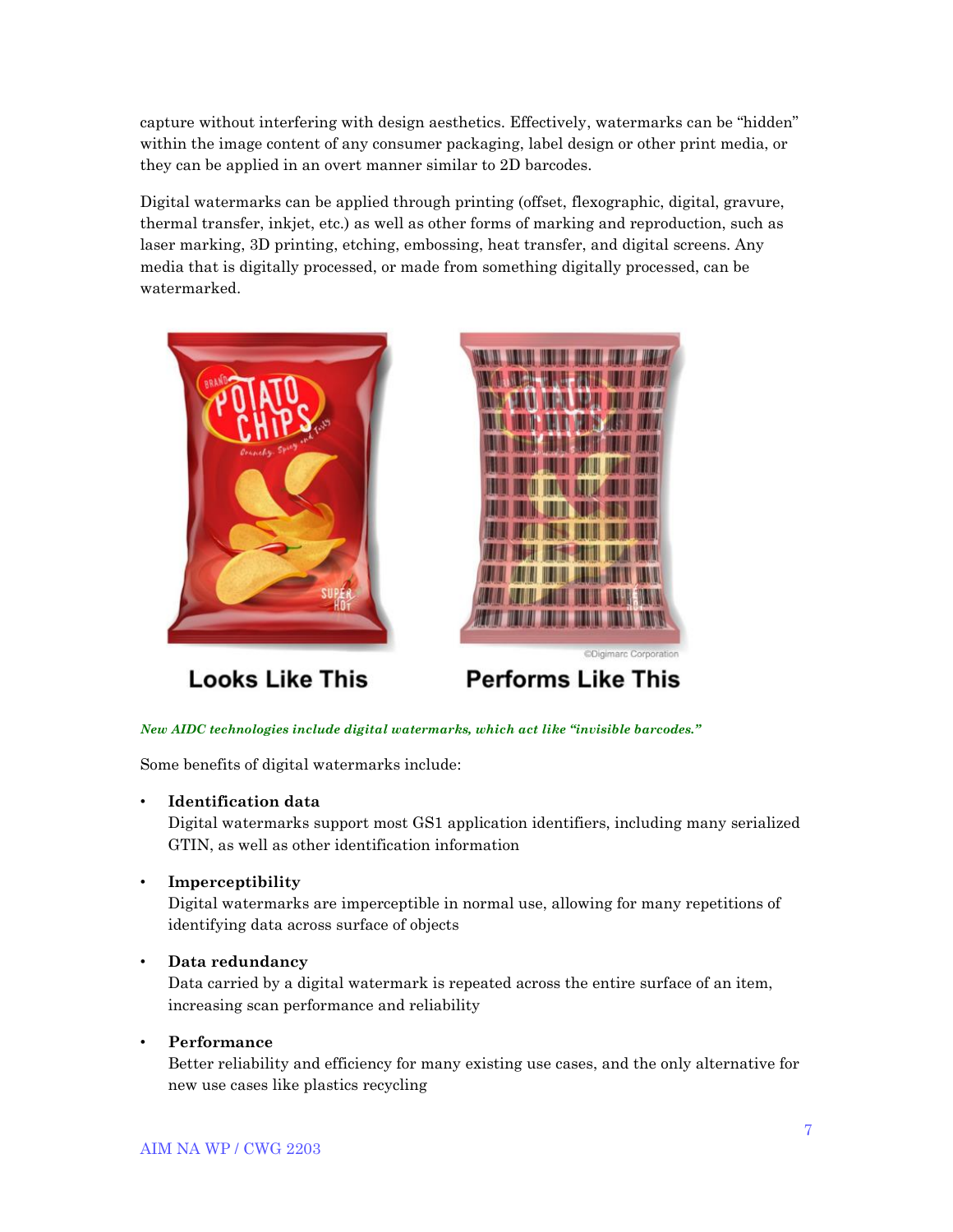#### • **Flexibility in printing**

Digital watermarks do not require dedicated location on packaging or labels, they do not require keep-away-areas for reliable scanning, as necessary with visible barcode symbols

Digital watermarks can be scanned using commercially available barcode scanners throughout the supply chain, from field or harvest to point-of-sale, and for post-sales consumer applications via mobile devices. Additionally, digital watermarks are complementary to other data carriers and do not interfere with their performance. Used in conjunction with other data carriers, digital watermarks enable:

- Layering of covert and overt information (including private and public information) thereby extending the functionality of packaging and labels
- Supporting diverse use cases ranging from improved scan performance and accuracy, to improved security and authentication capability.

#### <span id="page-10-0"></span>Blockchain

Seed-to-sale data — information about cultivation, processing, transportation, testing, distribution and sale — is often siloed, with each participant or trading partner having access to only their own data. Chain of custody from production to retail must be tracked. And lab organizations must stay independent to be able to provide third-party attestation on a product's cannabinoid and terpene profiles.



#### **Above image conveys how cannabis supply chain data can be shared on a blockchain platform.**

While AIDC technologies are key to digitally identifying physical products, the underlying data available across these systems is vastly informative and can both help prove compliance with relevant regulations, and back up product-level claims for the consumer. Secure data sharing and validation is critical to establishing trust and transparency in this rapidly growing industry.

Distributed ledger technologies like blockchain can create a digital ecosystem that mimics a distributed supply chain. Stakeholders can participate independently as nodes in the system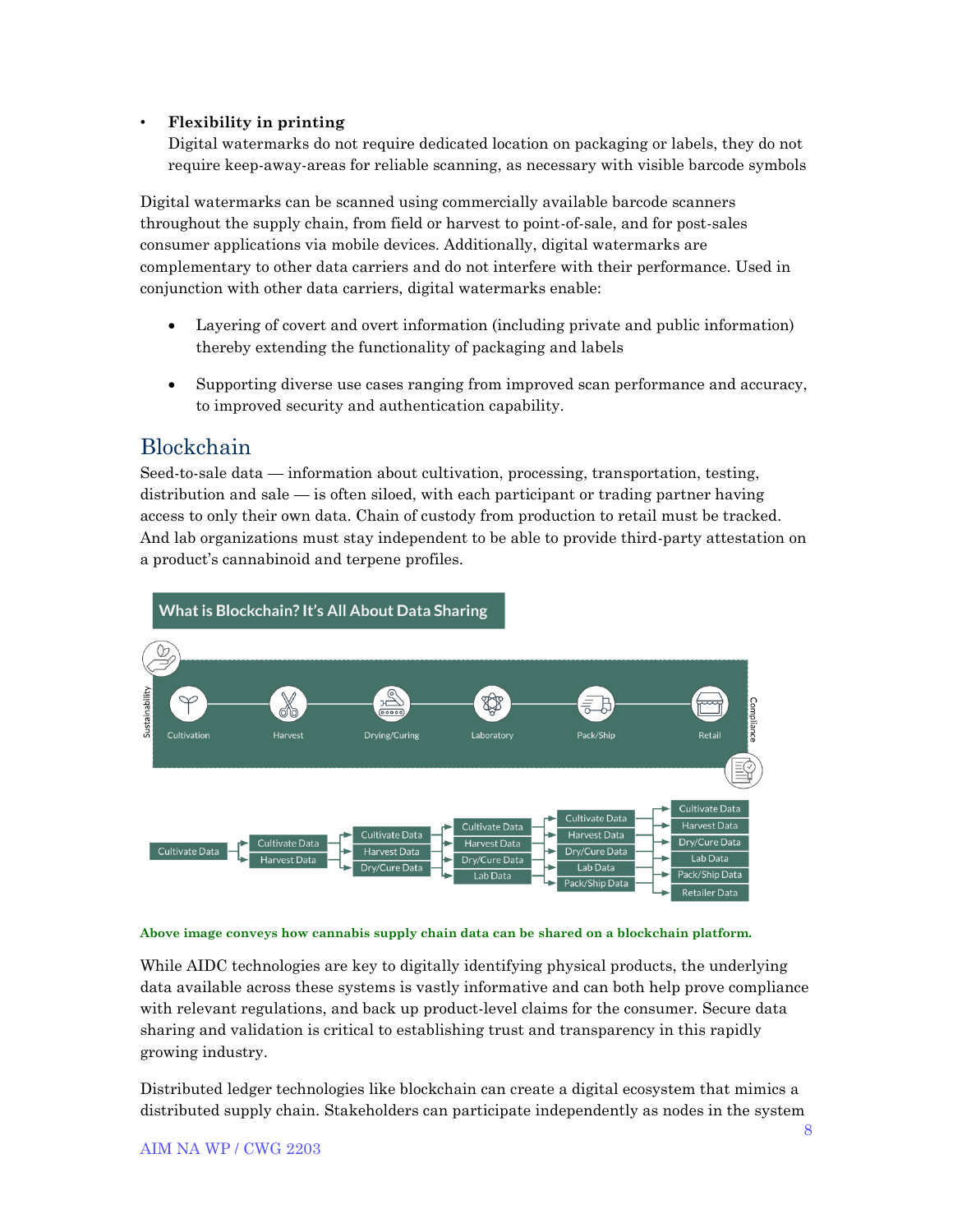contributing data to provide value to the network, or consuming data to extract value from the network. This forms an immutable and distributed sense of truth behind a particular object, whether that be a raw material or final product. Coupled with AIDC technologies, this creates a digital twin, accessible along the product's journey, logging data immutably along the way.

As a network grows, independent validators can assess data attestations using the blockchain in order to endorse or flag transactions. These validators might be regulators, or consortia that control product-level claims such as "pesticide-free," or "100% organic." Brands that control their genetic strains as a source of intellectual property may also be validators. Genetics can be licensed and distributed through the network, creating a permissioned structure for use and syndication of a particular cannabis varietal.

Blockchain also allows for the use of smart contracts to establish more automation and transparency along the digital ecosystem. These smart contracts can be leveraged to create a tokenization strategy or streamline compliance by having the data and regulatory requirements baked into the same system. Agreeing parties would cryptographically sign smart contract for specified transactions and rules of engagement that will be specified during onboarding, or a future update to the chain.

## <span id="page-11-0"></span>PRINTERS

Printers are often used in connection with AIDC solutions to print barcode and/or encode RFID labels, usually with variable, or dynamic data, meaning each label in a print run has unique, different data printed/encoded onto it from the data on the other labels.

Variable data is a key concept for AIDC in the cannabis industry, as each item, for example, a specific plant, a shipping carton, or a finished product, often must be uniquely identified. Variable data capabilities and by extension, uniquely identified items — allow users to adhere to strict cannabis regulations and optimize business operations.

Printers' offerings include:

- Reliable barcode and RFID printing
- Rugged printers with long warranties and duty cycles
- Printers for budget constrained end-users

Three different types of printing technologies are commonly used: inkjet, laser and thermal printing.

## <span id="page-11-1"></span>Inkjet Printers

Inkjet printing propels droplets onto receptive materials to recreate digital images and is commonly referred to as digital printing. Typically, inkjet printers use only four colors of ink to produce a complete spectrum of colors. Benefits include on-demand color printing, short turnaround time, and variable data management. The ever-increasing capability of on-



**A "smart label" that includes an RFID inlay and a barcode can provide interoperability across available technologies.**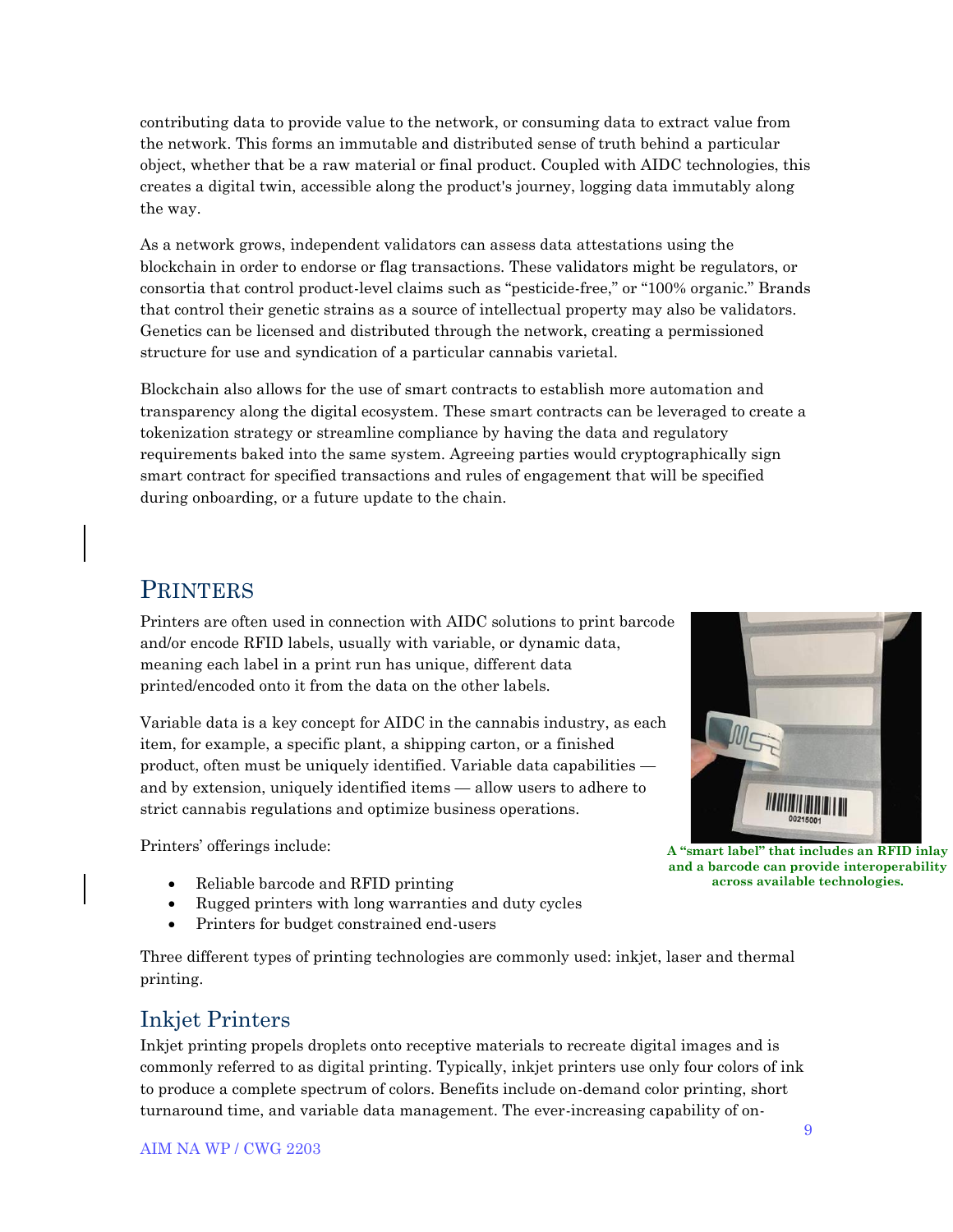demand inkjet printing is reaching the point where it can often match preprinted label quality, while enabling variable data printing.

To work properly, printers should be matched with inkjet-receptive materials to achieve the best image quality and durability. Inkjet-receptive materials have a coating applied to make them dry instantly, preventing smearing and improving durability.

Inkjet, on-demand color label printing fits users who want to print color labels that include required variable data. By printing the entire label content including the variable data simultaneously, users can reduce inventory of preprinted labels for every SKU and enable the agility to change label art when required.

Home-office inkjet printers usually use water-based inks which can run if they get wet, however, inkjet printers with more stable inks are available.

## <span id="page-12-0"></span>Laser Printers

Laser printers produce text and graphics by repeatedly passing a light beam back and forth over a negatively charged cylinder called a drum to define a differentially charged image. The drum then selectively collects electrically charged powdered toner and transfers the image to paper which is then heated to permanently fuse the text or imagery to the label material.

Laser label printers can utilize a wide range of pressure-sensitive label materials that include foils, clear film, and colored paper. In addition, on-demand color laser printers now exist that can print white, enabling creative art possibilities.

## <span id="page-12-1"></span>Thermal Printers

Thermal printers use heat to print labels. Millions are in use around the world. They are commonly used in locations such as plant nurseries, warehouses, healthcare facilities, factories, and retail point-of-sale.

There are two types of thermal printers: direct thermal and thermal transfer. In simplest terms, thermal transfer printing utilizes a thermal ribbon and direct thermal printing does not.

Thermal transfer involves thermal printhead elements, or dots, heating the backside of a thermal transfer ribbon to melt and transfer the compounds on the front side of the ribbon to the label material, thus creating the printed image.

Direct thermal printing requires a heat-sensitive label material. The printhead elements come into direct contact with the heat sensitive material where the heat from the elements causes a color change in the material to create the printed image. This technology is commonly used to print POS receipts.

Label life is the key differentiator between direct and thermal transfer labels — direct thermal labels simply do not offer the same life span as thermal transfer printed labels. If the product being labeled could be in the supply chain for an extended period, or in extreme conditions such as direct sunlight, then the thermal transfer technology should be used.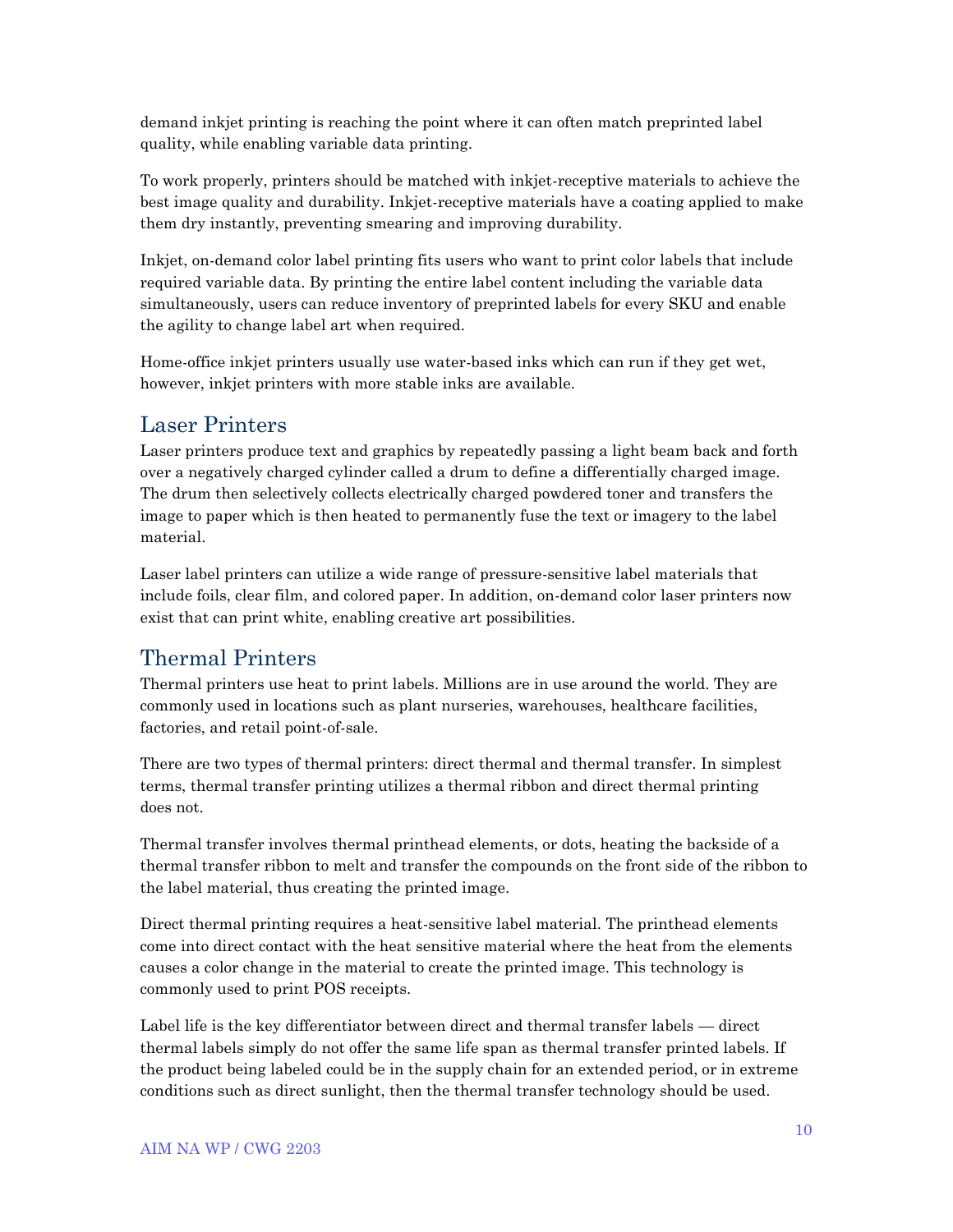Conversely, if the product has a short life in the supply chain and is not exposed to harsh environmental conditions, then direct thermal may be a good choice. Examples of this type of

product could include fresh meat, dairy products and shipped parcels.

Overall, thermal printers are designed to print high-quality, readable barcodes.

Thermal printers can not only print barcodes and text, but some models can also encode RFID chips embedded into the labels. These printers are often called RFID printers or RFID-enabled



*RFID-enabled plant tags provide traceability for growers.*

printers. This capability allows users to print traditional barcode labels, but also to simultaneously encode unique data to each label, creating a "smart label."

## <span id="page-13-0"></span>Standard office printers

One question often asked by new users is, "why not use our existing office printer?" There are two key considerations when deciding to move to a label printer versus a standard office printer: cost and productivity.

Standard office printers are designed primarily to print sheets of text, which on average is only 15% coverage. To print text and barcodes only, thermal label printers are significantly less expensive, both in terms of ink and label. To print art with colors, images and barcodes requires significantly more ink, making office printers more expensive to operate.

Label printers will also increase productivity. Generally, a label printer operates more quickly than an office printer, and operators will spend less time fixing sheet-fed jams or selecting which labels on a sheet to print, saving valuable time. If only a few labels are needed, the exact number can be printed, rather than a full sheet of 4 - 16 labels at time. And, rolls of labels enable you to use a label applicator or dispenser to increase process automation.

Overall, lower costs and more productivity make label printers, rather than office printers, the correct tool for labeling.

## <span id="page-13-1"></span>**SCANNERS**

## <span id="page-13-2"></span>Barcode Scanners

1D, or linear, barcodes can be scanned with traditional laser scanners or using camera-based imaging scanners. 2D barcodes can only be read using imagers:

#### • **Area imagers**

Includes a range of scanning technology, from omnidirectional scanning to 1D and 2D scanning. These trusted presentation scanners increase productivity, lower operational costs, and ensure reliable scan performance every time.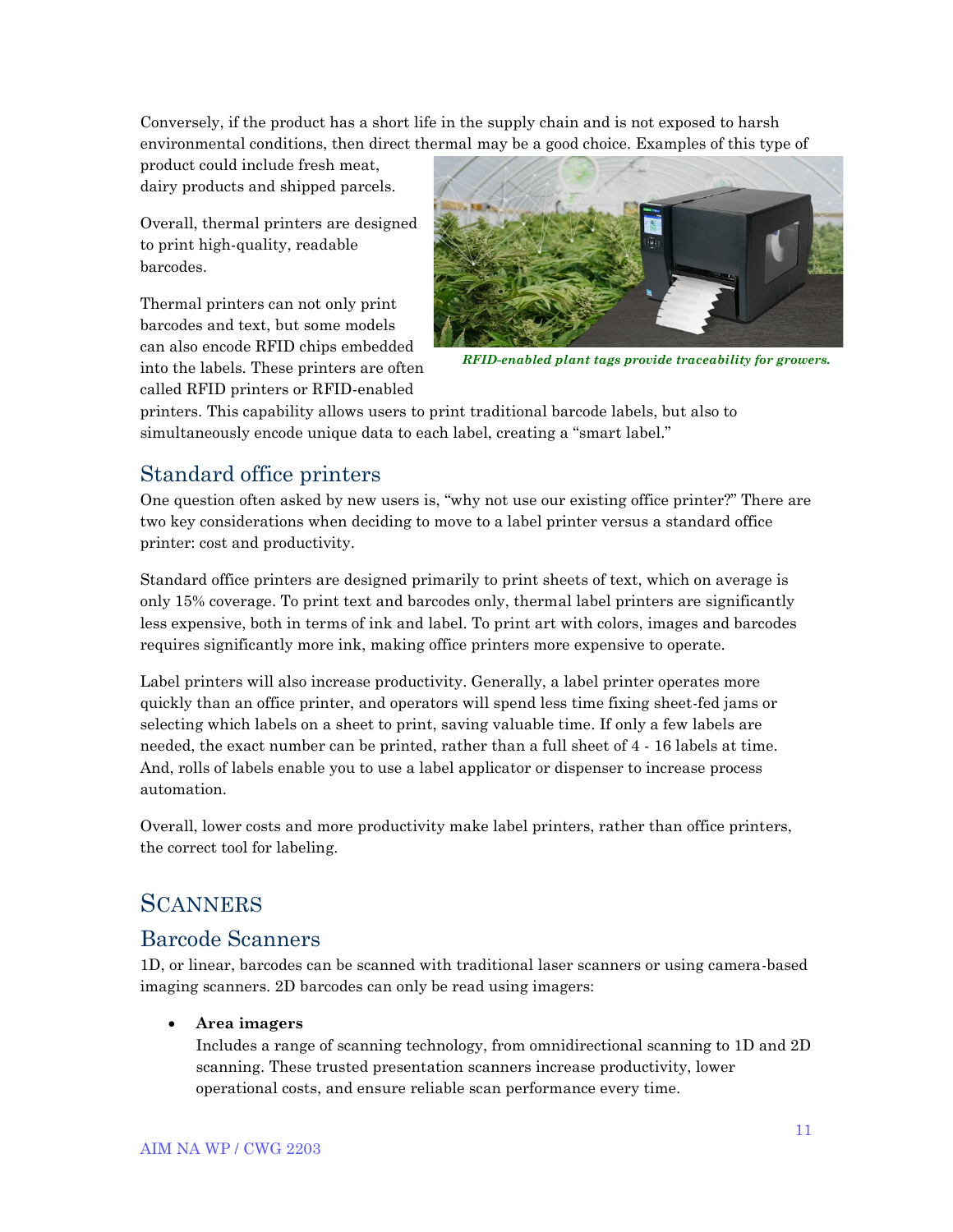#### • **In-counter scanners**

Typically seen in the retail environment, in-counter barcode scanner and scale solutions enable cashiers to quickly scan barcodes in high volume retail and grocery environments, resulting in increased throughput, profitability, and customer satisfaction. 360° bioptic, in-counter scanners are available in multiple lengths for easy integration into almost any counter, including small checkout environments.

#### • **Wired scanners**

A low-cost solution, cabled to a POS or other device; can be 1D or 2D. Limited range and field, they can also be mounted for easy presentation scanning capabilities.

#### <span id="page-14-0"></span>Wireless scanners

Wireless barcode scanners allow mobile employees to efficiently scan barcodes in challenging environments. They utilize Bluetooth technology for the best in wireless connectivity and barcode scanning. These advanced scanners will reach barcodes from extended distances.

## <span id="page-14-1"></span>Mobile Scanners

Mobile computers have become mainstream for many horticulture and Cannabis applications. Adoption has been driven by things such as:

- The U.S. federal and some state governments advocating for the use of RFID technologies.
- Refinements and improvements to mobile computers with RFID attachments.
- Improved price points of mobile computers, including smart phones.

The flexibility of mobile computers, which can be configured for a variety of software applications, barcodes, and RFID readability.

## **SOFTWARE**

Many of the applications in the cannabis industry that require software are the same as in other industries, for example, accounting, warehouse management, raw material tracking, inventory and retail programs including both POS and back office. But there are factors that impact the choice of application and software platforms specific to the cannabis industry:

- Regulatory compliance
- State-mandated software systems
- Retail loss prevention
- Seed-to-sale tracking

While some states are requiring certain software products and technologies, such as RFID, most applications can be either provided as a stand-alone application or interfaced into one of the many ERP systems in the marketplace. Some of these ERP applications have applications built into the financial software platforms but lack the capabilities to complete a true end-to-end product experience. many will require middleware to enhance functionality with the chosen ERP system.

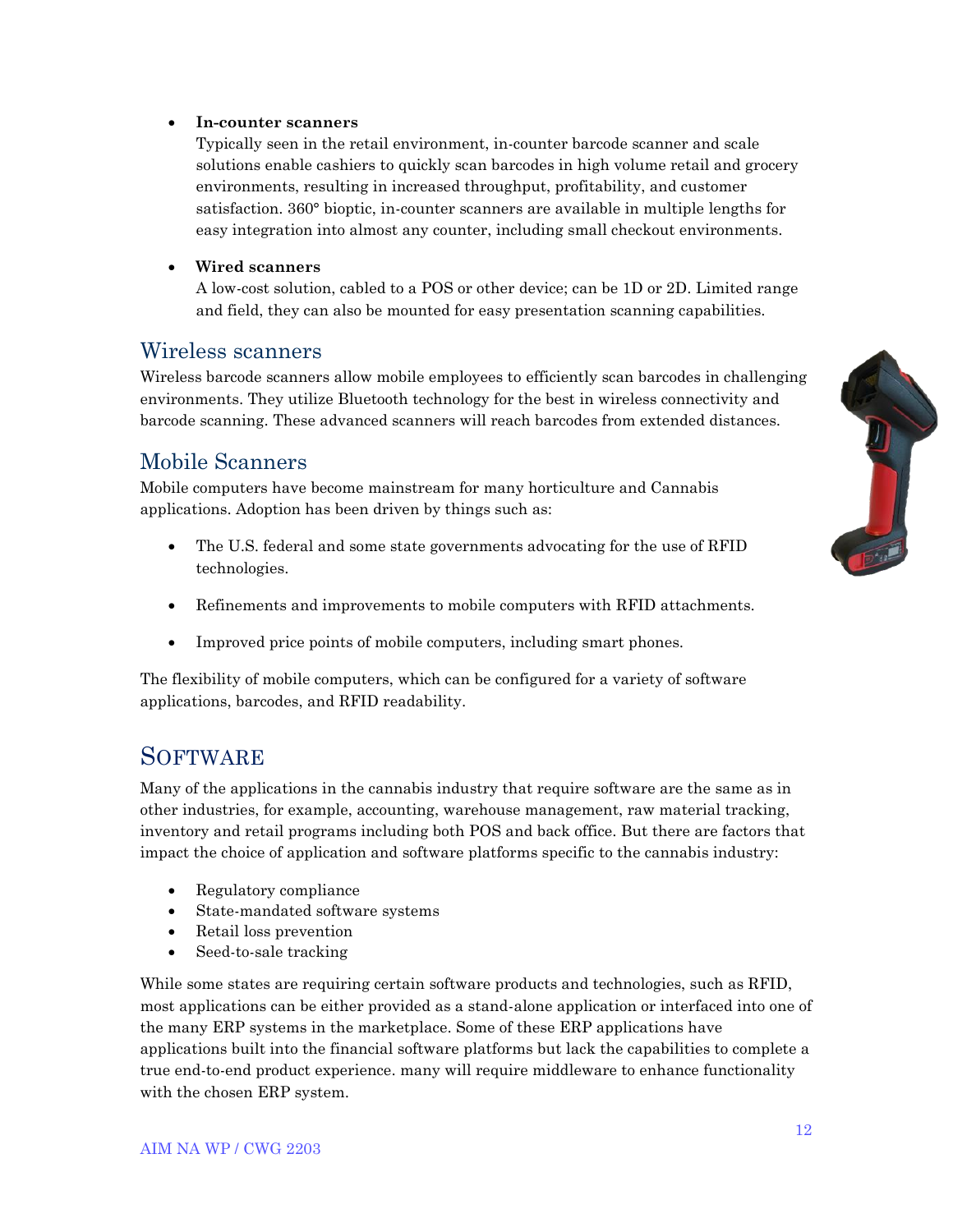## <span id="page-15-0"></span>AIDC AND THE CANNABIS INDUSTRY

Implementing the right solution requires expertise and careful planning. By working with a qualified solution provider who is also familiar with the unique requirements of the cannabis industry, you can reduce expense and risk, and increase efficiency. The solution provider will provide clear information on which data standards they recommend and why. Data needs to be properly encoded according to established standards to ensure interoperability across systems and stakeholders.

The implementation process should start with a feasibility study, and then attributes of the solution, applicable standards and necessary equipment need to be carefully defined. Eventually, proof-of-concept (POC) testing should be conducted, and only when such testing is successfully completed can the implementation move on to a larger pilot study. Full go-live should only occur after the pilot is tested, QA'd and running satisfactorily.

As subject matter experts of the design and application of asset tracking technologies, AIM North America can respond to any technical support requests and the value of standards.

## <span id="page-15-1"></span>INDUSTRY RELATED ASSOCIATIONS

[AIM North America Cannabis Work Group](https://www.aim-na.org/committees.html) [Brightfield Group](https://www.brightfieldgroup.com/) [Cannabis Alliance](https://thecannabisalliance.us/) [Cannabis Regulator Association](https://www.cann-ra.org/) CannaCon [Coalition for Cannabis](https://www.cpear.org/) [CPX](https://www.preparedfoods.com/CPX) (Cannabis Products Exchange) ExpoCANN [Green Flower](https://www.green-flower.com/) [Hemp Industries Association](https://thehia.org/) [Minority Cannabis Business Association](https://minoritycannabis.org/) [MJBizCon](https://mjbizconference.com/) [National Association of Cannabis Businesses](https://www.nacb.com/) [National Association of Convenience Stores](https://www.convenience.org/) [National Cannabis Industry Association](https://thecannabisindustry.org/) NECANN [Retail Solutions Providers Association Cannabis Group](https://www.gorspa.org/rspa-home/)